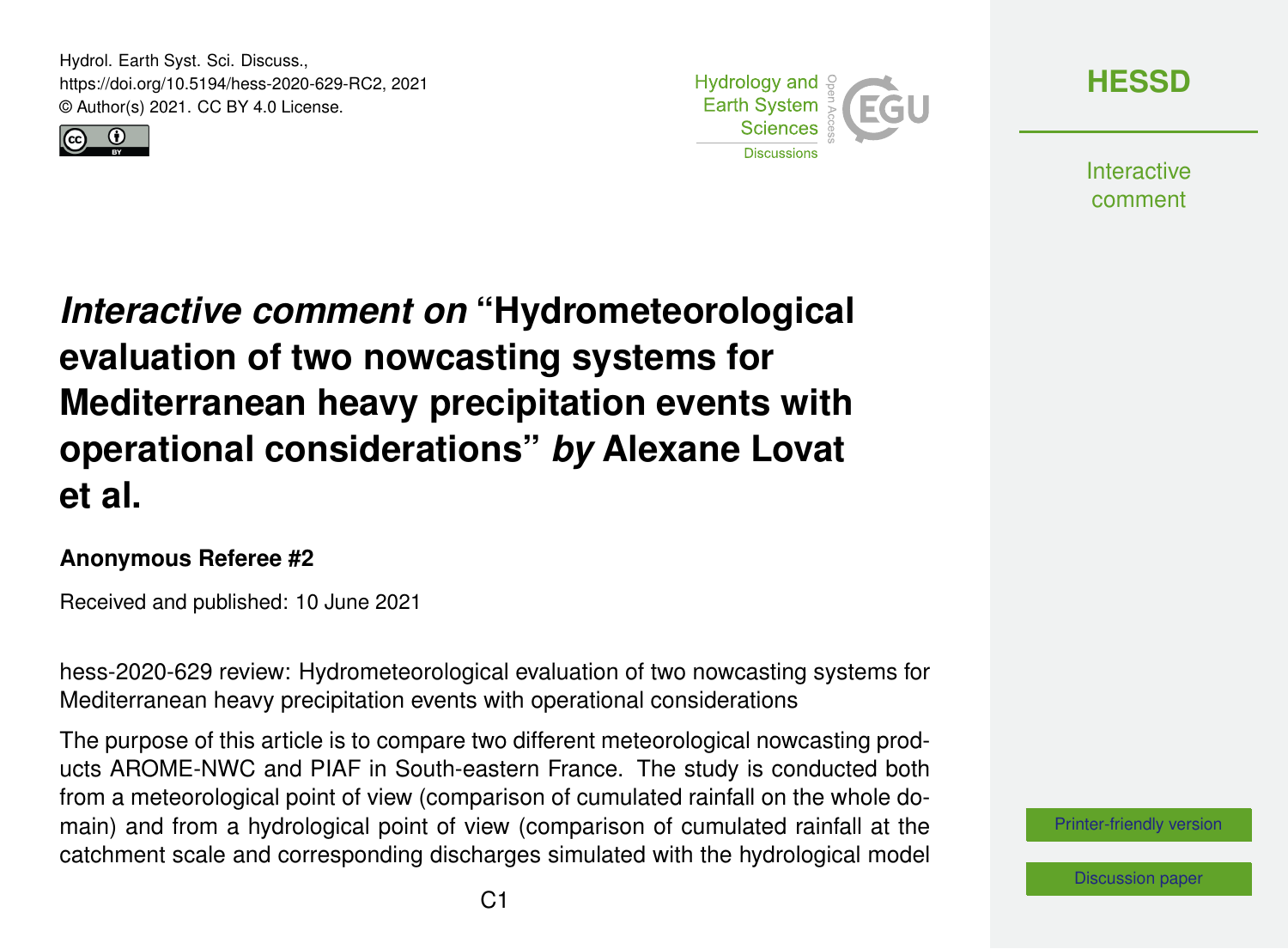## ISBA-TOP).

The topic is of great interest in the field of hydrology and the article clearly shows the potential of these nowcasting products for Mediterranean events. However, the present article lacks a global view on two main points:

- The added value of these nowcasting systems with respect to traditional forecasting systems for Mediterranean heavy precipitation events: only nowcasting systems have been tested without any comparison or analysis of other existing systems,

- The forecasted discharges are compared to reference discharges, simulated with observation of precipitations: this makes it possible not to take into account the uncertainties in the model structure and parametrization but adds the uncertainties related to precipitation observations. It would have been interesting to extend the analysis also to observed discharges and see to what extent the current conclusions are still valid.

From the results and analysis, it also seems to me that AROME-NWC is more promising than PIAF for flash-flood forecasting, at least on the tested events and catchments, yet it is not clearly stated either on the abstract, or in the conclusions. Am I missing something on the added value of PIAF on that point?

1. P4 L119: what is the "regret"? A more detailed description of PIAF will be interesting for a better understanding of the results and analysis, without the need to read several other publications.

2. P5 L123: the Gerrity score is detailed in Appendix A, you should add a crossreference here for clarification.

3. P5 §2.3: how is handled the different spatial resolution between ISBA (300m) and TOPODYN (50m)?

4. P6 L171: how is ISBA-TOP calibrated? Using ANTILOPE rainfall estimates and observed discharges at the catchment outlet? With continuous or event-based simulations? On which time period?

**[HESSD](https://hess.copernicus.org/preprints/)**

**Interactive** comment

[Printer-friendly version](https://hess.copernicus.org/preprints/hess-2020-629/hess-2020-629-RC2-print.pdf)

[Discussion paper](https://hess.copernicus.org/preprints/hess-2020-629)